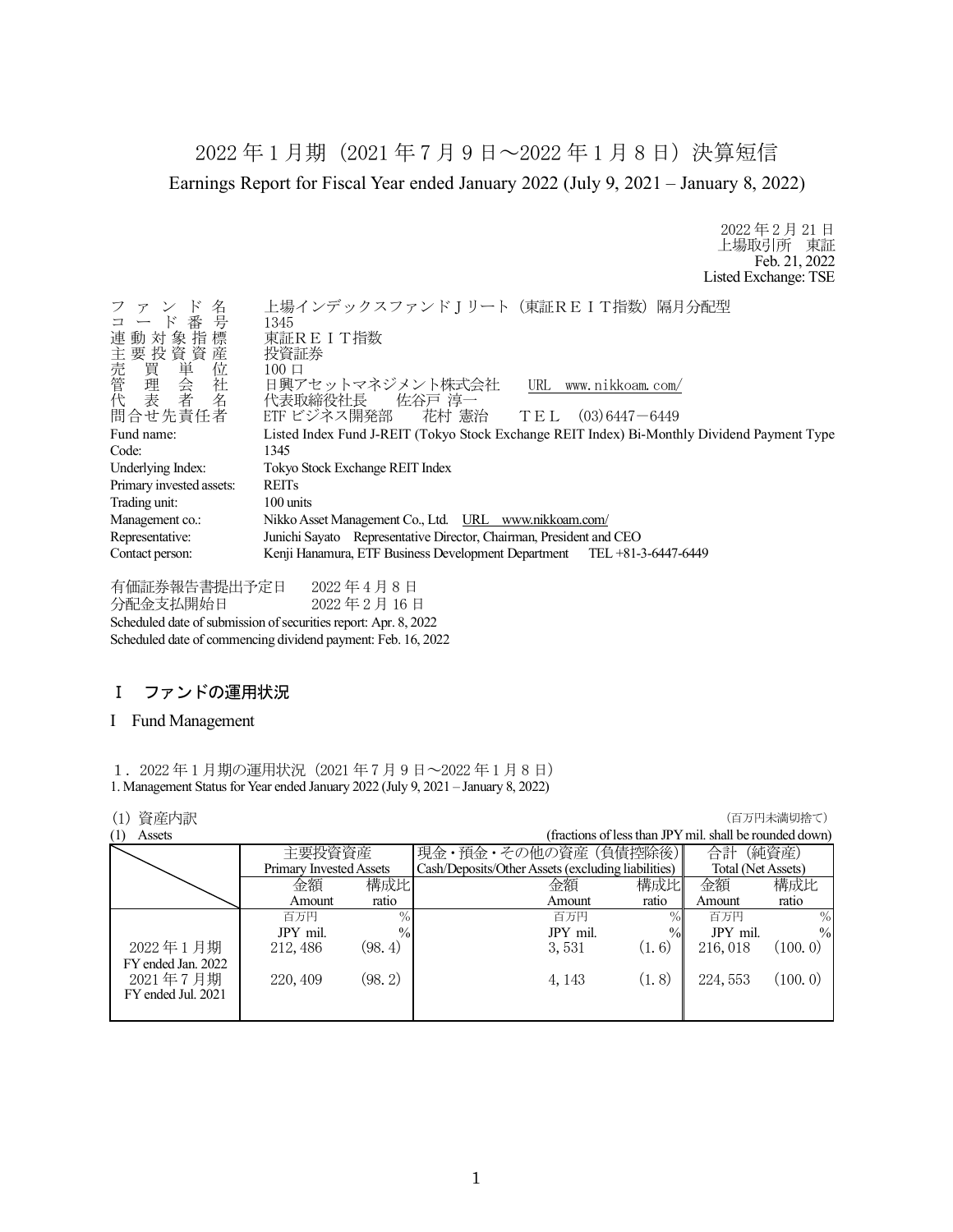## (2) 設定・交換実績

#### (2) Creation and Exchange

|                                                      | 前特定期間末発行済口数<br>No. of Issued Units at End of<br>Previous Fiscal Period | 設定口数<br>No. of Units<br>Created<br>(②) | 交換口数<br>No. of Units<br>Exchanged<br>(③) | 当特定期間末発行済口数<br>No. of Issued Units at End of<br><b>Fiscal Period</b><br>$(①+②-③)$ |
|------------------------------------------------------|------------------------------------------------------------------------|----------------------------------------|------------------------------------------|-----------------------------------------------------------------------------------|
|                                                      | 千口                                                                     | 千口                                     | 千口                                       | 千日                                                                                |
|                                                      | '000 units                                                             | '000 units                             | '000 units                               | '000 units                                                                        |
| 2022年1月期                                             | 102,031                                                                | 10,853                                 | 7, 171                                   | 105, 713                                                                          |
| FY ended Jan. 2022<br>2021年7月期<br>FY ended Jul. 2021 | 110,093                                                                | 8,695                                  | 16, 757                                  | 102,031                                                                           |

#### (3) 基準価額

(3) Net Asset Value

|                                                      | 総資産<br><b>Total Assets</b><br>$\circled{1}$ | 負債<br>Liabilities<br>(②) | 純資産<br>Net Assets<br>$(\textcircled{3}(\textcircled{1}-\textcircled{2}))$ | 100 口当たり基準価額<br>((3)当特定期間末発行済口数)<br>$\times$ 100)<br>Net Asset Value per 100 units<br>$((\textcircled{3}/No. of Issued Units at End of Fiscal Period)\times100)$ |
|------------------------------------------------------|---------------------------------------------|--------------------------|---------------------------------------------------------------------------|------------------------------------------------------------------------------------------------------------------------------------------------------------------|
|                                                      | 百万円                                         | 百万円                      | 百万円                                                                       | 円                                                                                                                                                                |
|                                                      | JPY mil.                                    | JPY mil.                 | JPY mil.                                                                  | <b>JPY</b>                                                                                                                                                       |
| 2022年1月期                                             | 227,803                                     | 11,785                   | 216,018                                                                   | 204, 344                                                                                                                                                         |
| FY ended Jan. 2022<br>2021年7月期<br>FY ended Jul. 2021 | 242, 339                                    | 17,785                   | 224, 553                                                                  | 220,084                                                                                                                                                          |

## (4) 分配金

#### (4) Dividend Payment

|                    | 100 口当たり分配金<br>Dividend per 100 units |
|--------------------|---------------------------------------|
| 2022年1月期           | 円                                     |
| FY ended Jan. 2022 | JPY                                   |
| 2021年7月期           | 931                                   |
| FY ended Jul. 2021 | 916                                   |

(注)分配金は売買単位当たりの金額

\*Dividend per Trading Unit

2.会計方針の変更

2. Change in Accounting Policies

① 会計基準等の改正に伴う変更 無 ①Changes accompanying revision to accounting standards, etc. No

- ② ①以外の変更 無
- ②Changes other than those in ① No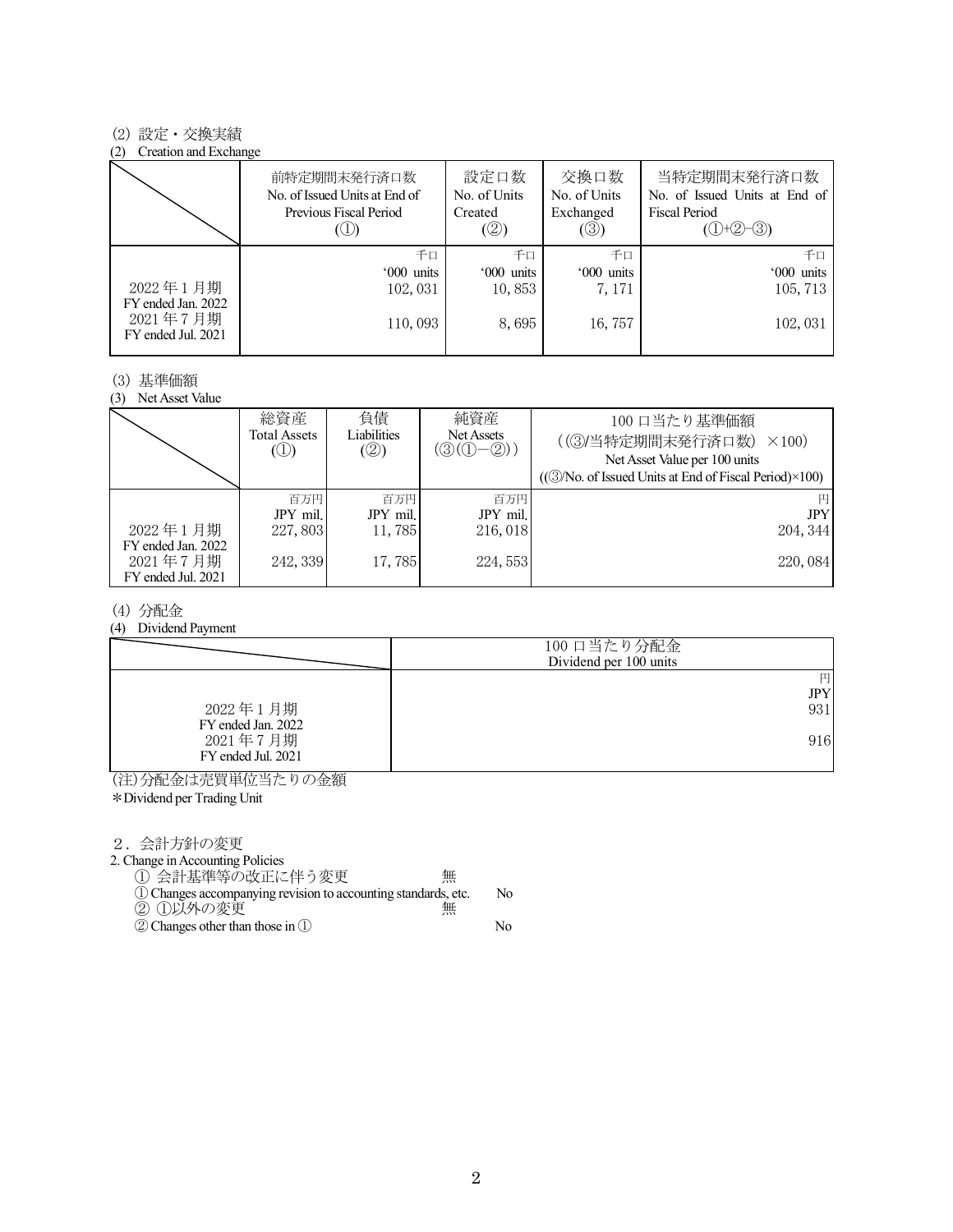# Ⅱ 財務諸表等 Financial Statements

# (1)貸借対照表 Balance Sheet

|                                                        |                                                         | (単位:円) (Unit:JPY)                                         |
|--------------------------------------------------------|---------------------------------------------------------|-----------------------------------------------------------|
|                                                        | 前期<br>2021年7月8日現在<br>Prior period<br>As of Jul. 8, 2021 | 当期<br>2022年1月8日現在<br>Present period<br>As of Jan. 8, 2022 |
| 資産の部 Assets                                            |                                                         |                                                           |
| 流動資産 Current assets                                    |                                                         |                                                           |
| 金銭信託 Money held in trust                               | 16, 235, 109, 933                                       | 10, 613, 700, 405                                         |
| コール・ローン Call loans                                     | 2, 968, 034, 788                                        | 2, 076, 400, 065                                          |
| 投資証券 Investment securities                             | 220, 409, 910, 340                                      | 212, 486, 804, 400                                        |
| 派生商品評価勘定 Derivative evaluation<br>account              | 115, 102, 000                                           | 4, 434, 600                                               |
| 未収入金 Accounts receivable                               | 947, 147, 880                                           | 990, 428, 000                                             |
| 未収配当金 Accrued dividend receivable                      | 1, 387, 575, 654                                        | 1, 364, 265, 633                                          |
| その他未収収益 Other accrued revenue                          | 61, 109, 966                                            | 99, 028, 297                                              |
| 差入委託証拠金 Customers' margin                              | 215, 650, 000                                           | 168, 875, 000                                             |
| 流動資産合計 Total current assets                            | 242, 339, 640, 561                                      | 227, 803, 936, 400                                        |
| 資産合計 Total assets                                      | 242, 339, 640, 561                                      | 227, 803, 936, 400                                        |
| 負債の部 Liabilities                                       |                                                         |                                                           |
| 流動負債 Current liabilities                               |                                                         |                                                           |
| 派生商品評価勘定 Derivative evaluation<br>account              |                                                         | 9, 831, 400                                               |
| 前受金 Advances received                                  | 117, 420, 000                                           | 15, 113, 200                                              |
| 未払金 Accounts payable-other                             | 297, 160, 000                                           |                                                           |
| 未払収益分配金 Unpaid dividends                               | 934, 604, 555                                           | 984, 189, 473                                             |
| 未払受託者報酬 Trustee fee payable                            | 20, 998, 803                                            | 20, 921, 058                                              |
| 未払委託者報酬 Investment trust<br>management fee payable     | 104, 479, 374                                           | 103, 946, 890                                             |
| 未払利息 Accrued interest expenses                         | 2,095                                                   | 218                                                       |
| 受入担保金 Cash collateral received                         | 16, 235, 109, 933                                       | 10, 613, 700, 405                                         |
| その他未払費用 Other accrued expenses                         | 75, 990, 892                                            | 37, 889, 775                                              |
| 流動負債合計 Total current liabilities                       | 17, 785, 765, 652                                       | 11, 785, 592, 419                                         |
| 負債合計 Total liabilities                                 | 17, 785, 765, 652                                       | 11, 785, 592, 419                                         |
| 純資産の部 Net assets                                       |                                                         |                                                           |
| 元本等 Principal and other                                |                                                         |                                                           |
| 元本 Principal                                           | 79, 788, 292, 830                                       | 82, 667, 687, 210                                         |
| 剰余金 Surplus                                            |                                                         |                                                           |
| 期末剰余金又は期末欠損金 (△)<br>Surplus (deficit) at end of period | 144, 765, 582, 079                                      | 133, 350, 656, 771                                        |
| (分配準備積立金)<br>Reserve for<br>distribution               | 3,776,612                                               | 5, 502, 195                                               |
| 元本等合計 Total principal and other                        | 224, 553, 874, 909                                      | 216, 018, 343, 981                                        |
| 純資産合計 Total net assets                                 | 224, 553, 874, 909                                      | 216, 018, 343, 981                                        |
| 負債純資産合計 Total liabilities and net<br>assets            | 242, 339, 640, 561                                      | 227, 803, 936, 400                                        |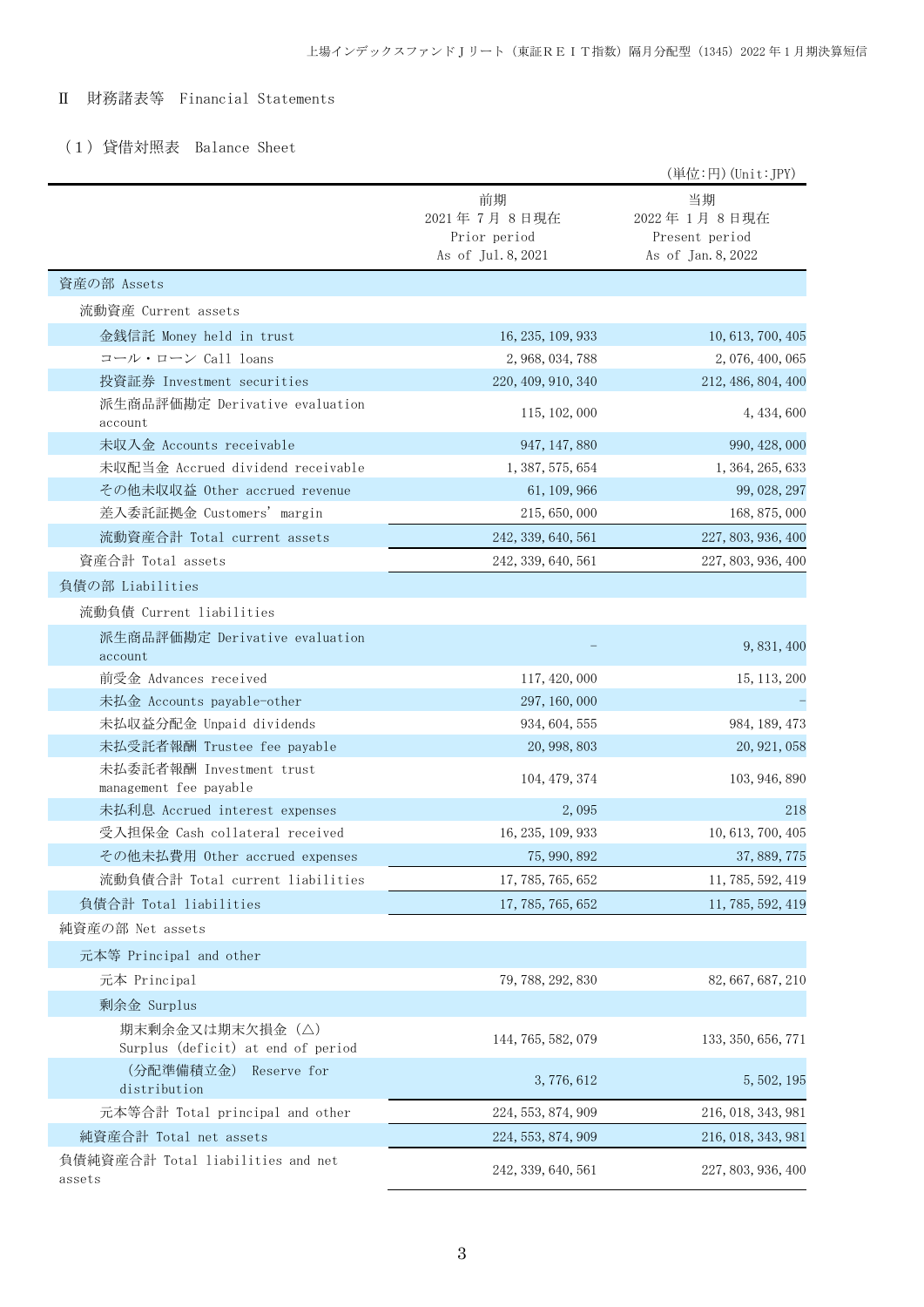# (2)損益及び剰余金計算書 Statement of Income and Retained Earnings

|                                                                                                                           |                                                                                                | (単位:円) (Unit: JPY)                                                                               |
|---------------------------------------------------------------------------------------------------------------------------|------------------------------------------------------------------------------------------------|--------------------------------------------------------------------------------------------------|
|                                                                                                                           | 前期<br>2021年1月9日<br>自<br>至<br>2021年7月8日<br>Prior period<br>From Jan. 9, 2021<br>to Jul. 8, 2021 | 当期<br>2021年7月9日<br>目<br>2022年1月8日<br>至<br>Present period<br>From Jul. 9, 2021<br>to Jan. 8, 2022 |
| 営業収益 Operating revenue                                                                                                    |                                                                                                |                                                                                                  |
| 受取配当金 Dividends income                                                                                                    | 3, 831, 991, 198                                                                               | 3, 611, 990, 594                                                                                 |
| 受取利息 Interest income                                                                                                      | 12                                                                                             | 2,395                                                                                            |
| 有価証券売買等損益 Profit and loss on<br>buying and selling of securities and other                                                | 42, 196, 728, 155                                                                              | $\triangle$ 16, 206, 972, 675                                                                    |
| 派生商品取引等損益 Profit and loss on<br>dealing of derivatives                                                                    | 967, 241, 800                                                                                  | $\triangle$ 227, 253, 300                                                                        |
| その他収益 Other revenue                                                                                                       | 120, 800, 552                                                                                  | 192, 019, 499                                                                                    |
| 営業収益合計 Total operating revenue                                                                                            | 47, 116, 761, 717                                                                              | $\triangle$ 12, 630, 213, 487                                                                    |
| 営業費用 Operating expenses                                                                                                   |                                                                                                |                                                                                                  |
| 支払利息 Interest expenses                                                                                                    | 120, 552                                                                                       | 240, 197                                                                                         |
| 受託者報酬 Trustee fee                                                                                                         | 60, 549, 654                                                                                   | 63, 949, 402                                                                                     |
| 委託者報酬 Investment trust management fee                                                                                     | 301, 352, 382                                                                                  | 317, 399, 246                                                                                    |
| その他費用 Other expenses                                                                                                      | 43, 347, 302                                                                                   | 46, 570, 326                                                                                     |
| 営業費用合計 Total operating expenses                                                                                           | 405, 369, 890                                                                                  | 428, 159, 171                                                                                    |
| 営業利益又は営業損失 (△) Operating income<br>$(\text{loss})$                                                                        | 46, 711, 391, 827                                                                              | $\triangle$ 13, 058, 372, 658                                                                    |
| 経常利益又は経常損失(△)<br>Ordinary income<br>$(\text{loss})$                                                                       | 46, 711, 391, 827                                                                              | $\triangle$ 13, 058, 372, 658                                                                    |
| 当期純利益又は当期純損失 (△) Net income<br>$(\text{loss})$                                                                            | 46, 711, 391, 827                                                                              | $\triangle$ 13, 058, 372, 658                                                                    |
| 一部交換に伴う当期純利益金額の分配額又は一部交<br>換に伴う当期純損失金額の分配額 (△)<br>Distribution of net income (loss) from partial<br>exchange              |                                                                                                |                                                                                                  |
| 期首剰余金又は期首欠損金 (△) Surplus<br>(deficit) at beginning of period                                                              | 112, 069, 101, 922                                                                             | 144, 765, 582, 079                                                                               |
| 剰余金増加額又は欠損金減少額 Increase in<br>surplus or decrease in deficit                                                              | 10, 865, 508, 913                                                                              | 14, 630, 779, 134                                                                                |
| 当期一部交換に伴う剰余金増加額又は欠損金減<br>少額 Increase in surplus or decrease in<br>deficit from partial exchange                           |                                                                                                |                                                                                                  |
| 当期追加信託に伴う剰余金増加額又は欠損金減<br>少額 Increase in surplus or decrease in<br>deficit from additional subscriptions for<br>the period | 10, 865, 508, 913                                                                              | 14, 630, 779, 134                                                                                |
| 剰余金減少額又は欠損金増加額 Decrease in<br>surplus or increase in deficit                                                              | 21, 334, 664, 820                                                                              | 9, 613, 204, 050                                                                                 |
| 当期一部交換に伴う剰余金減少額又は欠損金増<br>加額 Decrease in surplus or increase in<br>deficit from partial exchange                           | 21, 334, 664, 820                                                                              | 9, 613, 204, 050                                                                                 |
| 当期追加信託に伴う剰余金減少額又は欠損金増<br>加額 Decrease in surplus or increase in<br>deficit from additional subscriptions for<br>the period |                                                                                                |                                                                                                  |
| 分配金 Dividends                                                                                                             | 3, 545, 755, 763                                                                               | 3, 374, 127, 734                                                                                 |
| 期末剰余金又は期末欠損金(△)<br>Surplus<br>(deficit) at end of period                                                                  | 144, 765, 582, 079                                                                             | 133, 350, 656, 771                                                                               |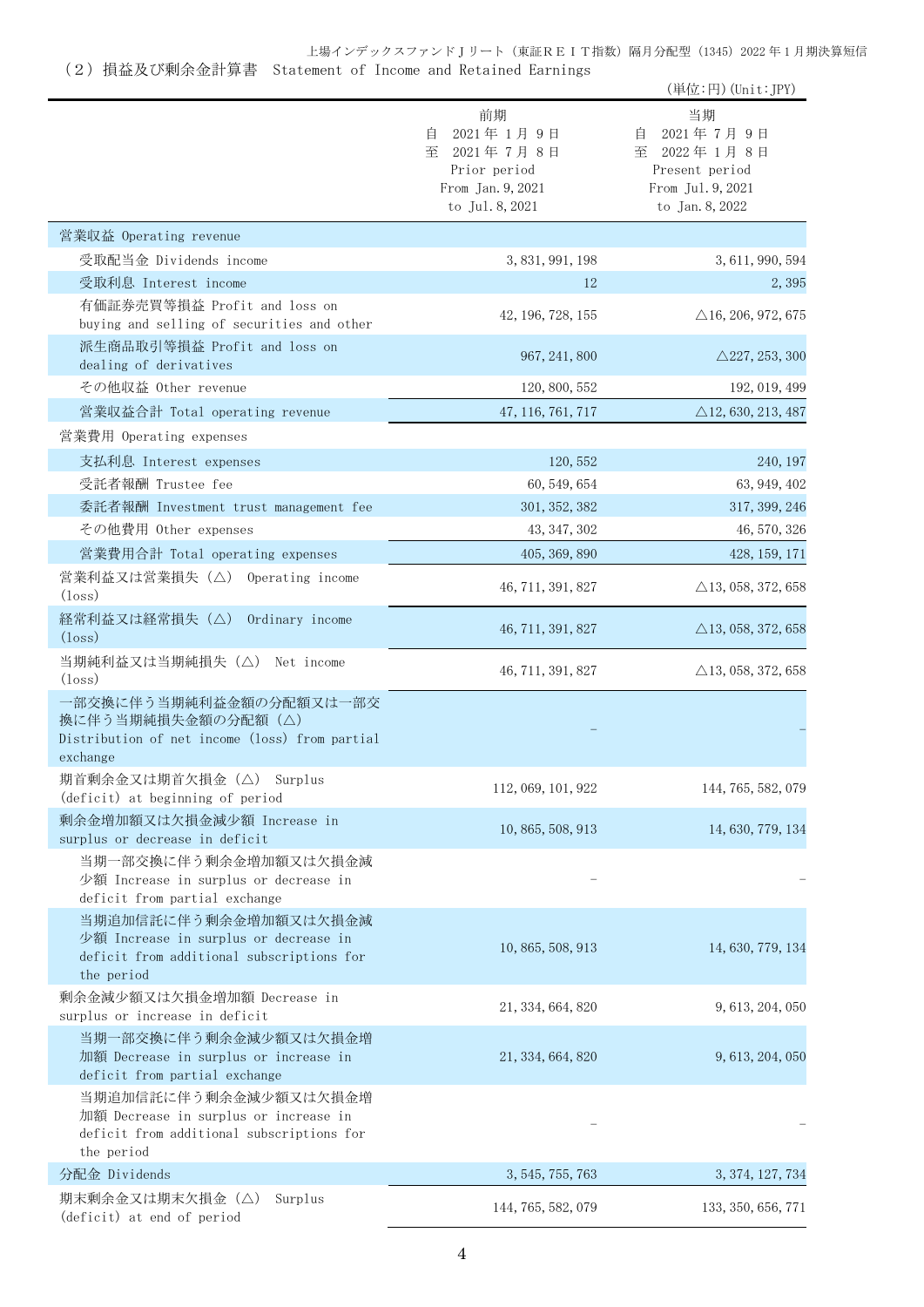(3)注記表

(重要な会計方針に係る事項に関する注記)

| 1. 有価証券の評価基準及び評価方法          | 投資証券は移動平均法に基づき、以下のとおり原則として時価で評価しておりま<br>す。                                                                                                    |
|-----------------------------|-----------------------------------------------------------------------------------------------------------------------------------------------|
|                             | (1)金融商品取引所等に上場されている有価証券                                                                                                                       |
|                             | 金融商品取引所等に上場されている有価証券は、原則として金融商品取引所等にお <br>ける計算期間末日の最終相場(外貨建証券の場合は計算期間末日において知りうる<br>直近の日の最終相場)で評価しております。                                       |
|                             | (2)金融商品取引所等に上場されていない有価証券                                                                                                                      |
|                             | 当該有価証券については、原則として、日本証券業協会等発表の店頭売買参考統計                                                                                                         |
|                             | 値(平均値)等、金融商品取引業者、銀行等の提示する価額(ただし、売気配相場                                                                                                         |
|                             | は使用しない)又は価格提供会社の提供する価額のいずれかから入手した価額で評<br>価しております。                                                                                             |
|                             | (3) 時価が入手できなかった有価証券                                                                                                                           |
|                             | 適正な評価額を入手できなかった場合又は入手した評価額が時価と認定できない事<br> 由が認められた場合は、投資信託委託会社が忠実義務に基づいて合理的な事由をも<br>って時価と認めた価額もしくは受託者と協議のうえ両者が合理的事由をもって時価<br> と認めた価額で評価しております。 |
| 2. デリバティブ等の評価基準及び評価デリバティブ取引 |                                                                                                                                               |
| 方法                          | 個別法に基づき原則として時価で評価しております。                                                                                                                      |

(貸借対照表に関する注記)

|    |                                         | 前期                   | 当期                   |
|----|-----------------------------------------|----------------------|----------------------|
|    |                                         | 2021年7月8日現在          | 2022年1月8日現在          |
|    | 期首元本額                                   | 86, 093, 398, 520 円  | 79, 788, 292, 830 円  |
|    | 期中追加設定元本額                               | $6,799,646,400$ 円    | 8, 487, 749, 800 円   |
|    | 期中一部交換元本額                               | 13, 104, 752, 090 円  | $5,608,355,420$ 円    |
| 2. | 受益権の総数                                  | $102, 031, 065 \Box$ | $105, 713, 155 \Box$ |
| 3. | 有価証券の消費貸借契約により貸し付けた有価証券は次の<br>とおりであります。 |                      |                      |
|    | 投資証券                                    | 15, 399, 768, 760 円  | $10,032,680,650$ 円   |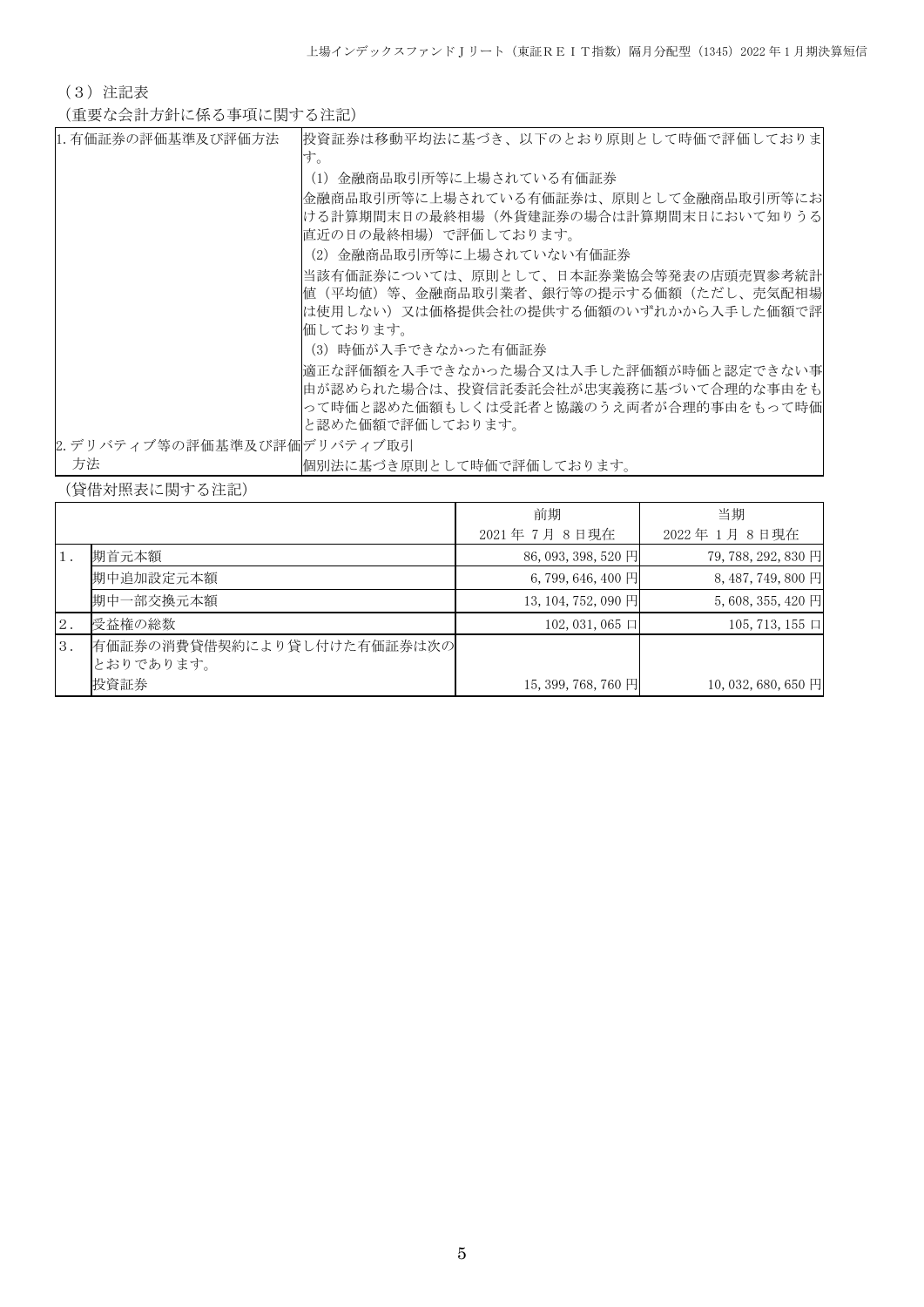(損益及び剰余金計算書に関する注記)

|             | 前期                         |                      |               | 当期                              |                      |
|-------------|----------------------------|----------------------|---------------|---------------------------------|----------------------|
| 自 2021年1月9日 |                            |                      |               | 自 2021年7月9日                     |                      |
|             | 至 2021年7月8日                |                      |               | 至 2022年1月8日                     |                      |
|             | 分配金の計算過程                   |                      |               | 分配金の計算過程                        |                      |
|             | 自 2021年1月9日                |                      |               | 2021年7月9日<br>自                  |                      |
|             | 至 2021年3月8日                |                      |               | 至 2021年9月8日                     |                      |
| A           | 当期配当等収益額                   | 2, 027, 994, 651 円   |               | A 当期配当等収益額                      | 1,893,943,321円       |
| B           | 分配準備積立金                    | 2,110,503円           |               | B 分配準備積立金                       | 3,776,612円           |
| C           | 配当等収益額合計 (A+B)             | 2,030,105,154円       | $\mathcal{C}$ | 配当等収益額合計 (A+B)                  | 1,897,719,933円       |
| D           | 経費                         | 127, 329, 938 円      | D             | 経費                              | 145, 614, 905 円      |
| E           | 収益分配可能額 (C-D)              | 1,902,775,216円       | E             | 収益分配可能額 (C-D)                   | 1,752,105,028円       |
| F           | 収益分配金額                     | 1,898,737,209円       | F             | 収益分配金額                          | 1,748,048,686円       |
| G           | 次期繰越金 (分配準備積立金)<br>$(E-F)$ | 4,038,007円           |               | 次期繰越金 (分配準備積立金)<br>G<br>$(E-F)$ | 4,056,342円           |
| H           | 口数                         | 111, 297, 609 $\Box$ |               | H 口数                            | 104, 423, 458 口      |
| Ι           | 分配金額 (100 口当たり)            | 1,706円               |               | I 分配金額 (100 口当たり)               | 1,674円               |
|             | 2021年3月9日<br>自             |                      |               | 2021年9月9日<br>自                  |                      |
|             | 至 2021年5月8日                |                      |               | 至 2021年11月8日                    |                      |
| A           | 当期配当等収益額                   | 854, 106, 184 円      |               | A 当期配当等収益額                      | 784, 616, 549 円      |
| B           | 分配準備積立金                    | 4,038,007円           |               | B 分配準備積立金                       | 4,056,342円           |
| C           | 配当等収益額合計 (A+B)             | 858, 144, 191 円      |               | C 配当等収益額合計 (A+B)                | 788, 672, 891 円      |
| D           | 経費                         | 139, 768, 973 円      | D             | 経費                              | 142, 633, 983 円      |
| E           | 収益分配可能額 (C-D)              | 718, 375, 218 円      | E             | 収益分配可能額 (C-D)                   | 646, 038, 908 円      |
| F           | 収益分配金額                     | 712, 413, 999 円      |               | 収益分配金額<br>F                     | 641, 889, 575 円      |
| G           | 次期繰越金 (分配準備積立金)<br>$(E-F)$ | 5,961,219円           |               | G 次期繰越金 (分配準備積立金)<br>$(E-F)$    | 4, 149, 333 円        |
| H           | 口数                         | $107, 453, 092 \Box$ |               | H 口数                            | 106, 803, 590 口      |
| I           | 分配金額 (100 口当たり)            | 663円                 |               | I 分配金額 (100 口当たり)               | 601円                 |
|             | 2021年5月9日<br>自             |                      |               | 2021年11月9日<br>自                 |                      |
|             | 至 2021年7月8日                |                      |               | 至 2022年1月8日                     |                      |
| A           | 当期配当等収益額                   | 1,070,570,375円       |               | A 当期配当等収益額                      | 1, 125, 212, 421 円   |
| B           | 分配準備積立金                    | 5,961,219円           |               | B 分配準備積立金                       | 4, 149, 333 円        |
| C           | 配当等収益額合計 (A+B)             | 1,076,531,594円       | $\mathbb{C}$  | 配当等収益額合計 (A+B)                  | 1, 129, 361, 754 円   |
| D           | 経費                         | 138, 150, 427 円      | D             | 経費                              | 139,670,086円         |
| Е           | 収益分配可能額 (C-D)              | 938, 381, 167 円      | E             | 収益分配可能額(C-D)                    | 989, 691, 668 円      |
| F           | 収益分配金額                     | 934, 604, 555 円      |               | F 収益分配金額                        | 984, 189, 473 円      |
| G           | 次期繰越金 (分配準備積立金)<br>$(E-F)$ | 3,776,612円           |               | G 次期繰越金 (分配準備積立金)<br>$(E-F)$    | 5,502,195円           |
| H           | 口数                         | 102, 031, 065 口      | H             | 口数                              | 105, 713, 155 $\Box$ |
| T           | 分配金額 (100 口当たり)            | 916円                 | Ι.            | 分配金額(100 口当たり)                  | 931円                 |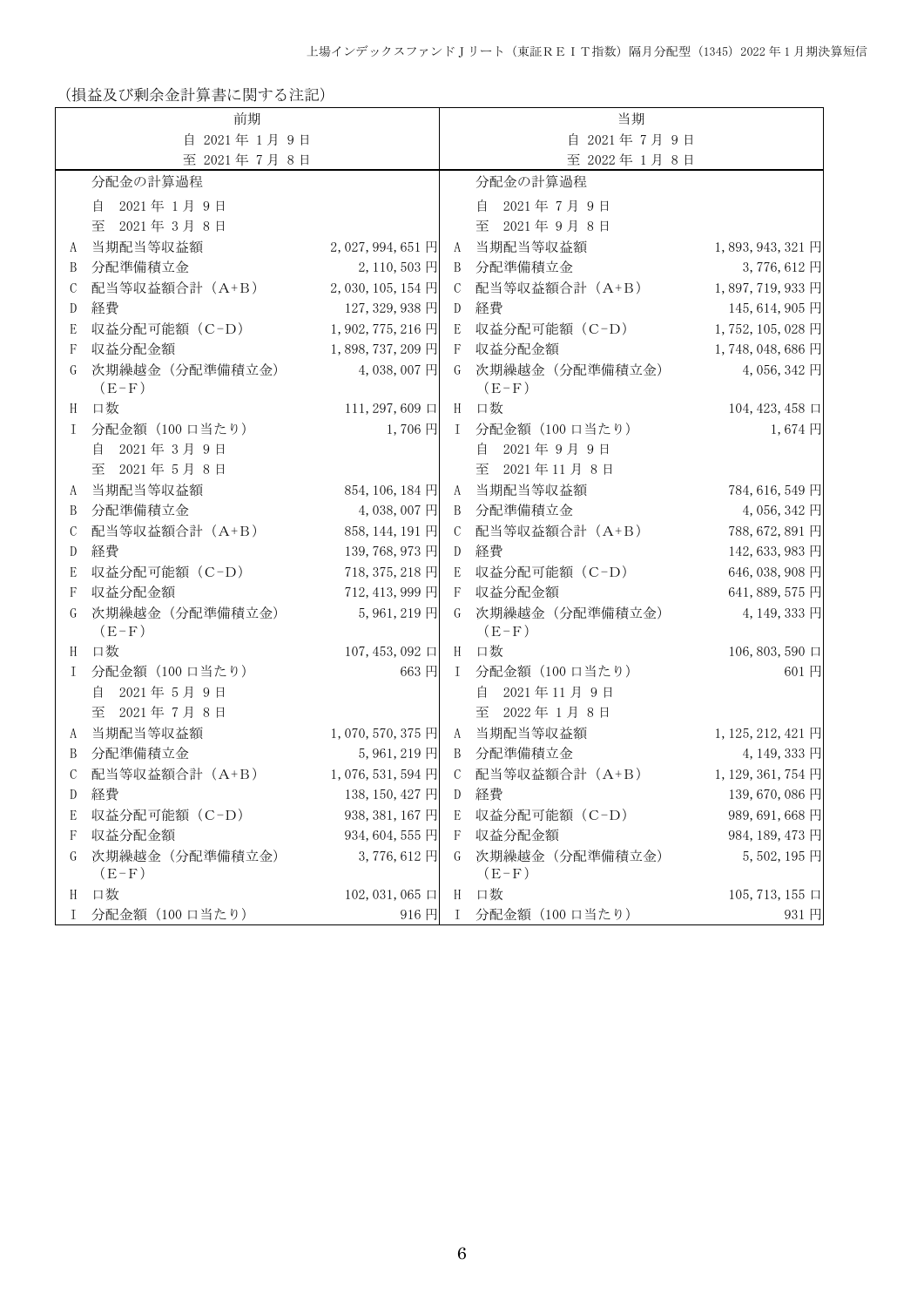(金融商品に関する注記)

Ⅰ金融商品の状況に関する事項

|                | 前期                                                                                                                                                                                                                                                                        | 当期            |
|----------------|---------------------------------------------------------------------------------------------------------------------------------------------------------------------------------------------------------------------------------------------------------------------------|---------------|
|                | 自 2021年 1月 9日                                                                                                                                                                                                                                                             | 自 2021年7月9日   |
|                | 至 2021年 7月 8日                                                                                                                                                                                                                                                             | 至 2022年 1月 8日 |
| 金融商品に対する取組方針   | 当ファンドは証券投資信託として、有価 <br>証券、デリバティブ取引等の金融商品の<br>運用を信託約款に定める「運用の基本方<br>飴」に基づき行っております。                                                                                                                                                                                         | 同左            |
| るリスク           | 金融商品の内容及び当該金融商品に係   当ファンドが運用する主な有価証券は、<br>「重要な会計方針に係る事項に関する注<br>記」の「有価証券の評価基準及び評価方<br>法」に記載の有価証券等であり、全て売<br> 買目的で保有しております。また、主な<br>デリバティブ取引には、先物取引等があ<br>り、信託財産に属する資産の効率的な運<br>用に資するために行うことができます。<br>当該有価証券及びデリバティブ取引に<br>は、性質に応じてそれぞれ価格変動リス<br>ク、流動性リスク、信用リスク等があり<br>ます。 | 同左            |
| 金融商品に係るリスク管理体制 | 運用部門、営業部門と独立した組織であ<br>るリスク管理部門を設置し、全社的なリ<br>スク管理活動のモニタリング、指導の一<br>元化を図っております。                                                                                                                                                                                             | 同左            |

## Ⅱ金融商品の時価等に関する事項

|                             | 前期<br>2021年7月8日現在                                                                                                                                                                                 | 当期<br>2022年1月8日現在  |
|-----------------------------|---------------------------------------------------------------------------------------------------------------------------------------------------------------------------------------------------|--------------------|
| 貸借対照表計上額、時価及びその差額           | 貸借対照表計上額は期末の時価で計上し<br>ているため、その差額はありません。                                                                                                                                                           | 同左                 |
| 時価の算定方法                     | (1)有価証券<br>売買目的有価証券<br>重要な会計方針に係る事項に関する注記                                                                                                                                                         | (1)有価証券            |
|                             | 「有価証券の評価基準及び評価方法」に<br>記載しております。                                                                                                                                                                   | 同左                 |
|                             | (2)デリバティブ取引                                                                                                                                                                                       | (2)デリバティブ取引        |
|                             | 「デリバティブ取引等に関する注記」に<br>記載しております。                                                                                                                                                                   | 同左                 |
|                             | (3)上記以外の金融商品                                                                                                                                                                                      | (3) 上記以外の金融商品      |
|                             | 短期間で決済されることから、時価は帳<br>簿価額と近似しているため、当該金融商<br>品の時価を帳簿価額としております。                                                                                                                                     | 同左                 |
| 金融商品の時価等に関する事項につい<br>ての補足説明 | 金融商品の時価には、市場価格に基づく 金融商品の時価の算定においては一定の<br> 価額のほか、市場価格がない場合には合  前提条件等を採用しているため異なる前 <br>理的に算定された価額が含まれておりま<br>す。当該価額の算定においては一定の前  ることもあります。<br>提条件等を採用しているため、異なる前<br>提条件等によった場合、当該価額が異な<br>ることもあります。 | 提条件等によった場合、当該価額が異な |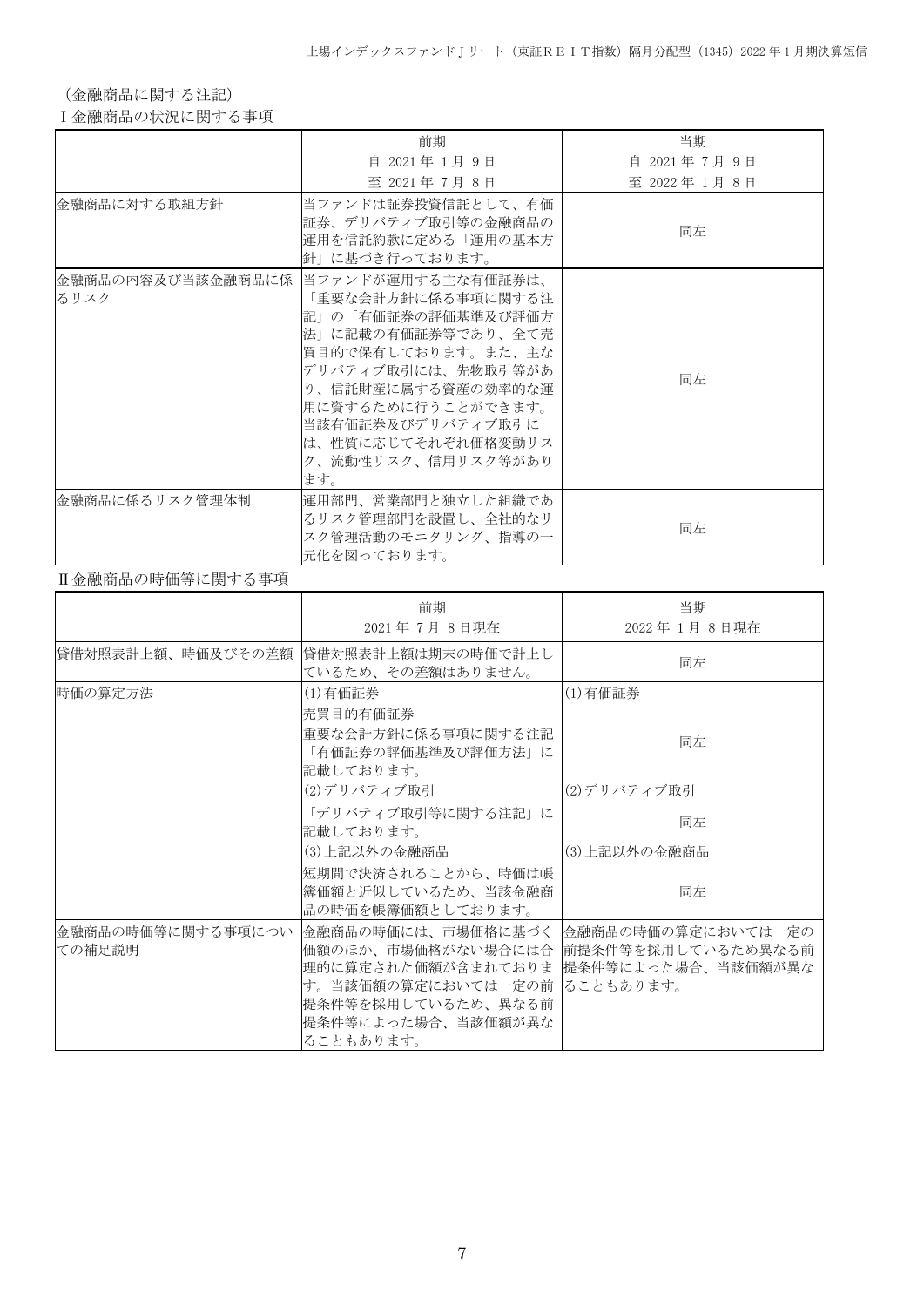# (有価証券に関する注記) 前期(2021 年 7 月 8 日現在)

売買目的有価証券

(単位:円)

| 種類   | 最終の計算期間の損益に含まれた評価差額 |  |  |
|------|---------------------|--|--|
| 投資証券 | 12, 296, 973, 879   |  |  |
| 合計   | 12, 296, 973, 879   |  |  |

当期(2022 年 1 月 8 日現在)

売買目的有価証券

(単位:円)

| 種類   | 最終の計算期間の損益に含まれた評価差額          |  |  |
|------|------------------------------|--|--|
| 投資証券 | $\triangle$ 7, 548, 798, 552 |  |  |
| 合計   | $\triangle$ 7, 548, 798, 552 |  |  |

(デリバティブ取引等に関する注記) 取引の時価等に関する事項

(株式関連)

前期(2021 年 7 月 8 日現在)

(単位:円)

| 区分   | 種 類      | 契約額等             |       | 時 価              | 評価損益          |
|------|----------|------------------|-------|------------------|---------------|
|      |          |                  | うち1年超 |                  |               |
| 市場取引 | 株価指数先物取引 |                  |       |                  |               |
|      | 買建       | 3, 992, 280, 000 |       | 4, 107, 800, 000 | 115, 520, 000 |
|      | 合計       | 3, 992, 280, 000 |       | 4, 107, 800, 000 | 115, 520, 000 |

当期(2022 年 1 月 8 日現在)

(単位:円)

| 区分   | 種類       | 契約額等             |       | 時価               | 評価損益                    |
|------|----------|------------------|-------|------------------|-------------------------|
|      |          |                  | うち1年超 |                  |                         |
| 市場取引 | 株価指数先物取引 |                  |       |                  |                         |
|      | 買建       | 3, 514, 636, 800 |       | 3, 509, 625, 000 | $\triangle 5, 011, 800$ |
|      | 合計       | 3, 514, 636, 800 |       | 3,509,625,000    | $\triangle 5, 011, 800$ |

(注)1.時価の算定方法

株価指数先物取引の時価については、以下のように評価しております。

原則として特定期間末日に知りうる直近の日の主たる取引所の発表する清算値段又は最終相場で評価しておりま す。このような時価が発表されていない場合には、同特定期間末日に最も近い最終相場や気配値等、原則に準ずる 方法で評価しております。

2.株価指数先物取引の残高は、契約額ベースで表示しております。

3.契約額等には手数料相当額を含んでおりません。

4.契約額等及び時価の合計欄の金額は、各々の合計金額であります。

(関連当事者との取引に関する注記)

該当事項はありません。